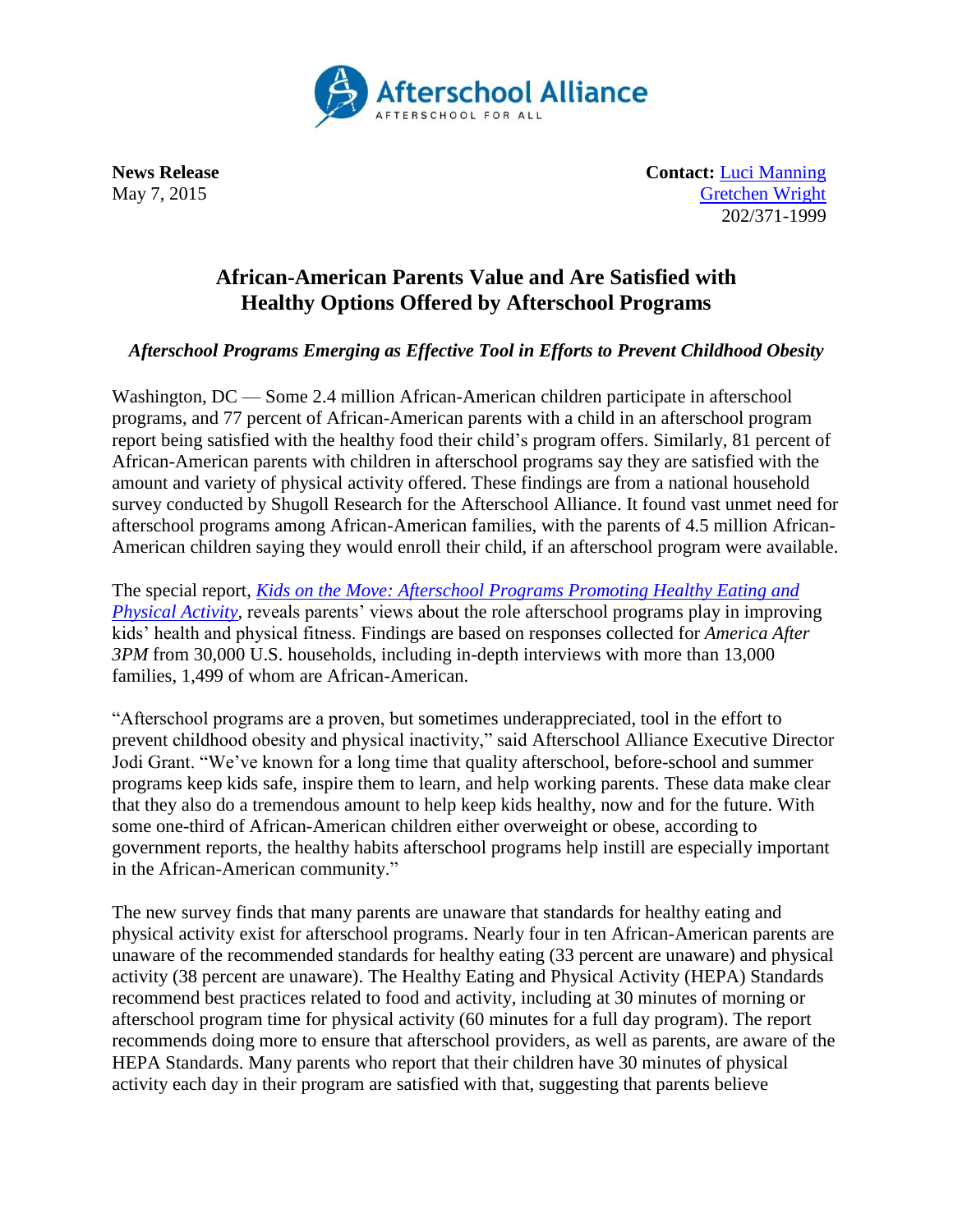afterschool programs play a key role in helping children meet the recommended 60 minutes of daily physical activity.

## According to *Kids on the Move*:

- More than three in four African-American parents (77 percent) agree that afterschool programs should provide healthy food and beverage options for children, compared with 72 percent of white parents and 69 percent of Hispanic parents.
- Two in three African-American parents (67 percent) and Hispanic parents (66 percent) of children in afterschool programs say that providing healthy food was an important factor in selecting an afterschool program, compared with 55 percent of white parents.
- White and African-American parents were more likely than Hispanic parents to say that their child's afterschool program serves snacks that include healthy foods (75 percent and 72 percent versus 63 percent)
- More than eight in 10 African-American parents (82 percent) and Hispanic parents (82 percent) agree that afterschool programs should help children be physically active.
- When asked about opportunities for physical activity, 71 percent of African-American parents and 71 percent of Hispanic parents report that it was very important when selecting their child's afterschool program.
- An overwhelming majority of African-American parents (82 percent) and Hispanic parents (84 percent) report that their child's afterschool program does provide opportunities for physical activity.

"The afterschool community is committed to doing even more to stop childhood obesity," Grant said. "Quality afterschool programs are a vital part of the fabric of our communities, providing a rich array of services children and families need. We must increase support for these programs from government at all levels, philanthropies, businesses and others if we are to help the next generation lead long, healthy lives and prepare children and youth to succeed in school and life."

In October 2014, the Afterschool Alliance released findings from *[America After 3PM](http://www.afterschoolalliance.org/AA3PM/)* related to children's participation in afterschool. That data revealed a dramatic increase in participation in afterschool over the past decade, from 6.5 million to 10.2 million children. The survey also documented a vast and growing unmet demand for afterschool, with the parents of 19.4 million children reporting that they would enroll their child in a program, if one were available. National and state-by-state results from that report and from this special report are available at [www.afterschoolalliance.org/AA3PM/.](http://www.afterschoolalliance.org/AA3PM/)

Findings from *America After 3PM* are based on in-depth interviews with 13,709 households with children, completed by way of an online survey using a blend of national consumer panels. Shugoll Research collected and analyzed the data for *America After 3PM*. In order to participate,